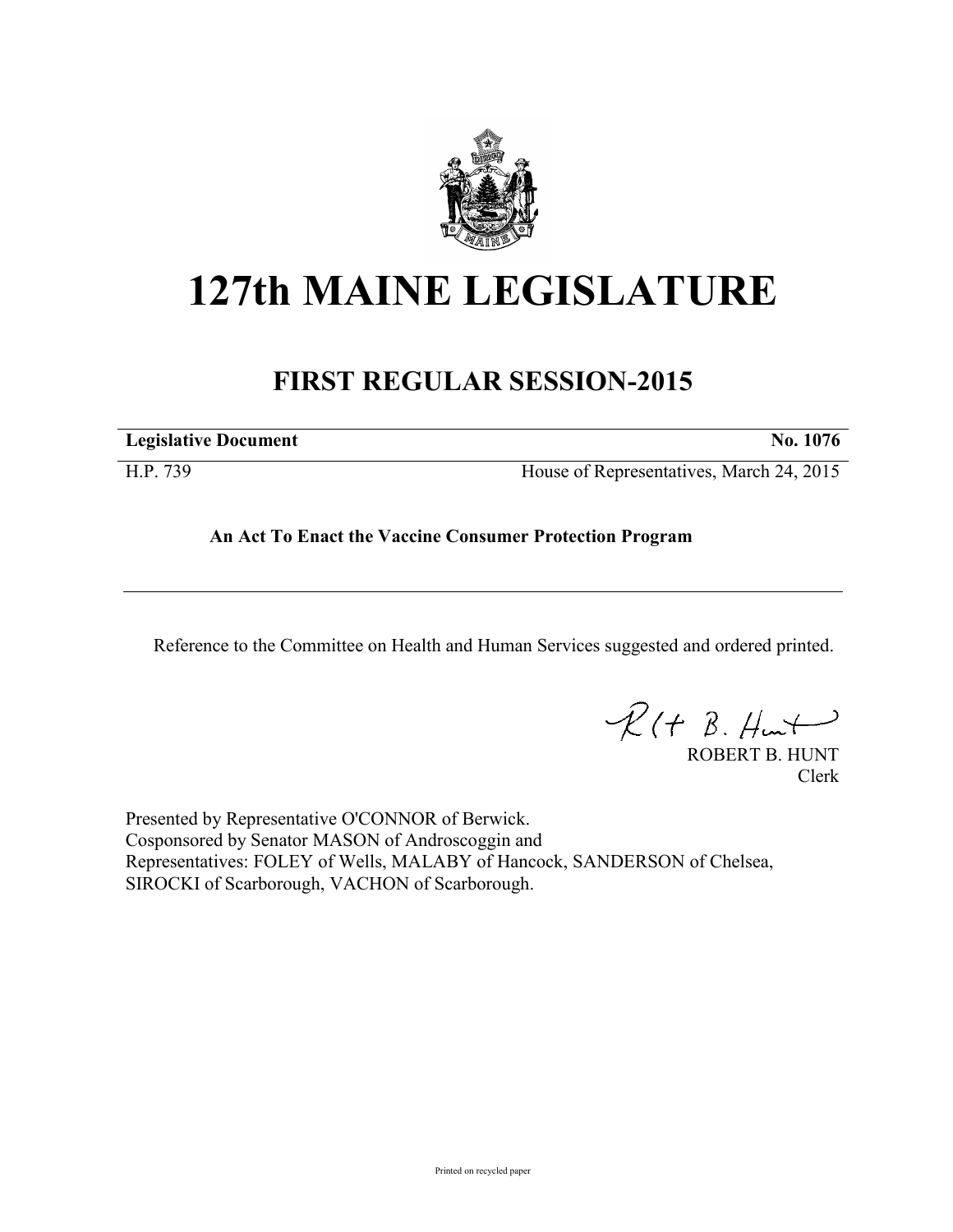| 1              | Be it enacted by the People of the State of Maine as follows:                               |
|----------------|---------------------------------------------------------------------------------------------|
| $\overline{2}$ | Sec. 1. 22 MRSA §1067 is enacted to read:                                                   |
| 3              | §1067. Vaccine Consumer Protection Program                                                  |
| 4              | <b>1. Definitions.</b> As used in this section, unless the context otherwise indicates, the |
| 5              | following terms have the following meanings.                                                |
| 6              | A. "Health care provider" means a physician, nurse, clinic, hospital or other entity        |
| 7              | licensed by this State to provide health care services that administers vaccines.           |
| 8              | B. "Office" means the Vaccine Consumer Protection Office established in this                |
| 9              | section.                                                                                    |
| 10             | C. "Program" means the Vaccine Consumer Protection Program established in this              |
| 11             | section.                                                                                    |
| 12             | D. "Vaccine Injury Table" means the Vaccine Injury Table of covered vaccines and            |
| 13             | associated injuries established by 42 Code of Federal Regulations, Section 100.3            |
| 14             | (2000).                                                                                     |
| 15             | 2. Program established. The Vaccine Consumer Protection Program is established              |
| 16             | within the department. The Vaccine Consumer Protection Office is established within the     |
| 17             | department to carry out the purposes of the program.                                        |
| 18             | 3. Services. Under the program, the office must provide information about vaccine           |
| 19             | injuries and immunizations to health care providers and the public.                         |
| 20             | The office shall establish and implement procedures to:                                     |
| 21             | A. Promote public awareness of the Vaccine Injury Table through development and             |
| 22             | implementation of an educational outreach program that provides, at a minimum, the          |
| 23             | information contained in the Vaccine Injury Table to any individual in the State who        |
| 24             | requests information related to vaccine injuries or immunizations;                          |
| 25             | B. Educate health care providers on the contents of the Vaccine Injury Table to help        |
| 26             | providers better screen for and diagnose adverse events caused by vaccines;                 |
| 27             | C. Require health care providers to use vaccine package inserts that describe the           |
| 28             | warnings, precautions and adverse reactions potentially caused by a particular              |
| 29             | vaccine during the screening and diagnosing of an illness, disability, injury or adverse    |
| 30             | condition caused by vaccines;                                                               |
| 31             | D. Write and publicize a Maine Vaccine Information Statement. The statement must            |
| 32             | include evidence-based information about vaccines and their potentially adverse side        |
| 33             | effects, inform patients about their right to opt out of vaccine requirements based on      |
| 34             | religious and philosophical grounds and offer a step-by-step explanation about how to       |
| 35             | pursue legal recourse if an individual suspects a vaccine injury has occurred. When         |
| 36             | drafting the statement, the department shall consult with nationally recognized             |
| 37             | vaccine safety advocates and the families of Maine children who have been injured           |
| 38             | by vaccines.                                                                                |